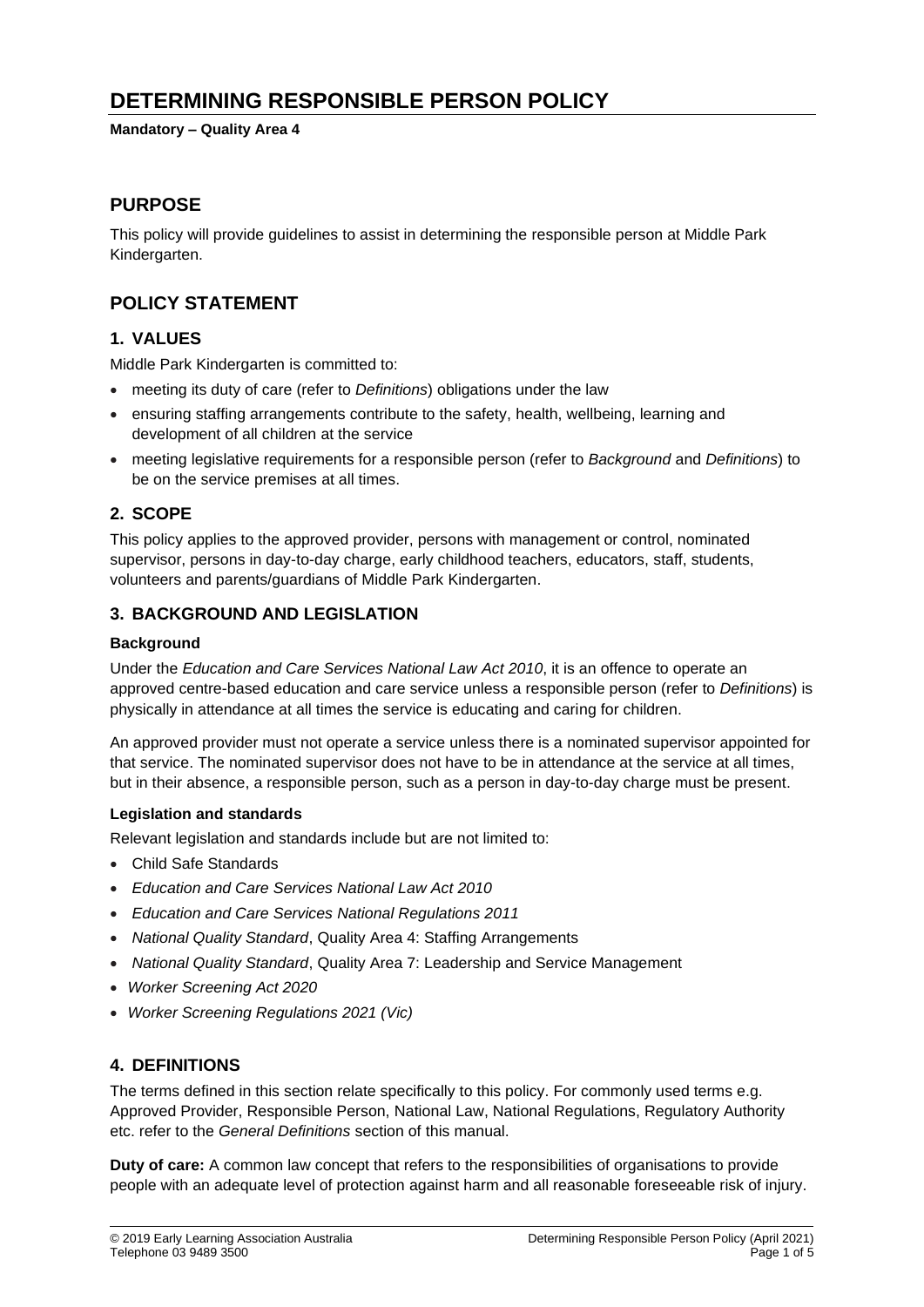**Person in day-to-day charge:** A person who is placed in day-to-day charge of an education and care service by an approved provider or a nominated supervisor; and who has consented to the placement in writing (Regulation 117A).

**Person with management or control:** Where the approved provider of a service is an eligible association, each member of the association's executive committee is a person with management or control and has the responsibility, alone or with others, for managing the delivery of the education and care service (National Law: Definitions (b)).

**Responsible person:** Centre-based services must have a responsible person present at all times that the service is delivering education and care. The responsible Person is the person in day-to-day charge at the service and can be one of the following:

- the approved provider, if the approved provider is an individual, or in any other case, a person with management or control (refer to *Definitions*) of an education and care service operated by the approved provider
- the nominated supervisor of the service
- a person placed in day-to-day charge of the service. (National Law, Section 162)

**Nominated supervisor:** A person who has been nominated by the approved provider of the service under Part 3 of the Act and who has consented to that nomination in writing can be the nominated supervisor. All services must have a nominated supervisor(s) with responsibility for the service in accordance with the National Regulations (Section 5 and 161)

**Working with Children (WWC) Check:** The check is a legal requirement under the Worker Screening Act 2020 for those undertaking paid or voluntary child-related work in Victoria. The Department of Justice assesses a person's suitability to work with children by examining relevant serious sexual, physical and drug offences in a person's national criminal history and, where appropriate, their professional history.

**Working with Children (WWC) Clearance:** A WWC Clearance is granted to a person under Worker Screening legislation if:

- they have been assessed as suitable to work with children
- there has been no information that, if the person worked with children, they would pose a risk to those children
- they are not prohibited from attempting to obtain, undertake or remain in child-related employment.

### **5. SOURCES AND RELATED POLICIES**

#### **Sources**

- Australian Children's Education and Care Quality Authority (ACECQA), Information Sheets: [www.acecqa.gov.au](http://www.acecqa.gov.au/)
- *Guide to the Education and Care Services National Law and the Education and Care Services National Regulations 2011*: [www.acecqa.gov.au](http://www.acecqa.gov.au/)
- *Guide to the National Quality Framework*: [www.acecqa.gov.au](http://www.acecqa.gov.au/)

#### **Service policies**

- *Child Safe Environment Policy*
- *Code of Conduct Policy*
- *Participation of Volunteers and Students Policy*
- *Privacy and Confidentiality Policy*
- *Staffing Policy*
- *Supervision of Children Policy*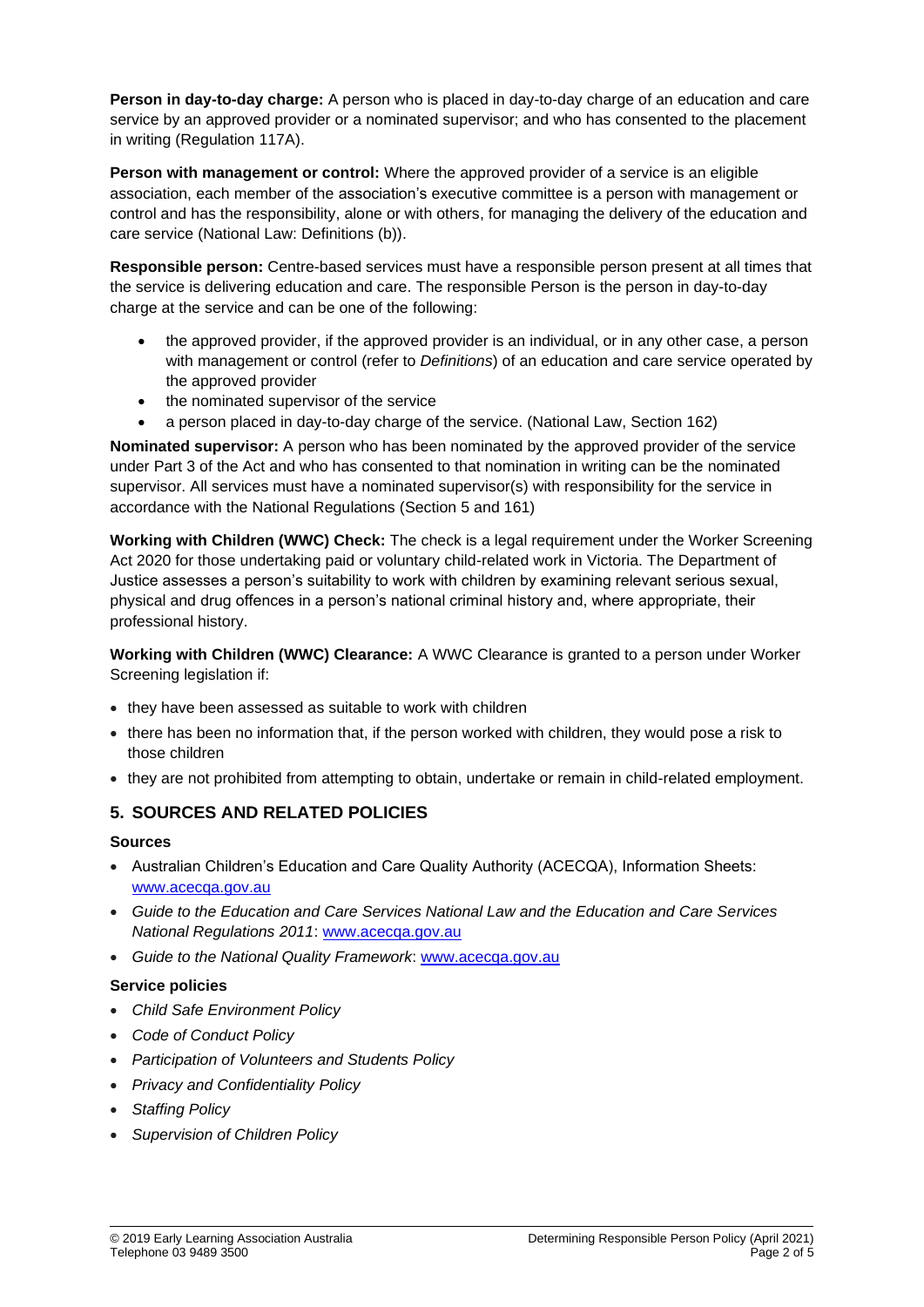# **PROCEDURES**

#### **The approved provider and persons with management or control are responsible for:**

- ensuring there is a responsible person on the premises at all times the service is delivering education and care programs for children
- nominating sufficient nominated supervisors to meet legislative requirements for a responsible person at the service at all times, including during periods of leave or illness
- ensuring that a person nominated as a nominated supervisor or a person in day-to-day charge:
	- − is at least 18 years of age
	- − has adequate knowledge and understanding of the provision of education and care to children
	- − has the ability to effectively supervise and manage an education and care service
	- − has not been subject to any decision under the National Law, or any other children's services or education law, to refuse, refuse to renew, suspect, or cancel a licence, approval, registration, certification or other authorisation granted to the person
	- − has a history of compliance with the National Law and other relevant laws (Regulations 117C and 117B)
- ensuring that the name and position of the responsible person in charge of the service is displayed and easily visible from the main entrance of the service<sup>1</sup> (National Law: Section 172)
- ensuring that the service does not operate without a nominated supervisor(s), and that the nominated supervisor(s) has given written consent to be in the role
- ensuring that the name of the nominated supervisor is displayed prominently at the service
- ensuring that information about the nominated supervisor, including name, address, date of birth, evidence of qualifications, approved training, a Working with Children Clearance or teaching registration, and other documentary evidence of fitness to be a nominated supervisor (refer to *Staffing Policy*) is kept on the staff record (Regulation 146)
- notifying the Regulatory Authority if:
	- − there is a change to the name or contact details of the nominated supervisor (Section 56, Regulation 35)
	- − the Nominated supervisor is no longer employed or engaged by the service
	- − has been removed from the role
	- − the nominated supervisor withdraws their consent to the nomination
	- − if a nominated supervisor or person in day-to-day charge has their Working with Children Clearance or teacher registration suspended or cancelled, or if they are subject to any disciplinary proceedings under the law
	- − there is any other matter or incident which affects the ability of the nominated supervisor to meet minimum requirements and re-assessing the nominated supervisor's suitability for the role
- ensuring that, when the nominated supervisor is absent from the premises, an alternative responsible person is on site
- ensuring that the nominated supervisor and person in day-to-day charge have a sound understanding of the role of responsible person
- ensuring that the staff record includes the name of the responsible person at the centre-based service for each time that children are being educated and cared for by the service (Regulation 150)
- ensuring that the nominated supervisors and person in day-to-day charge have successfully completed child protection training (see *Child Safe Environment Policy)*
- developing rosters in accordance with the availability of responsible persons, hours of operations and the attendance patterns of children.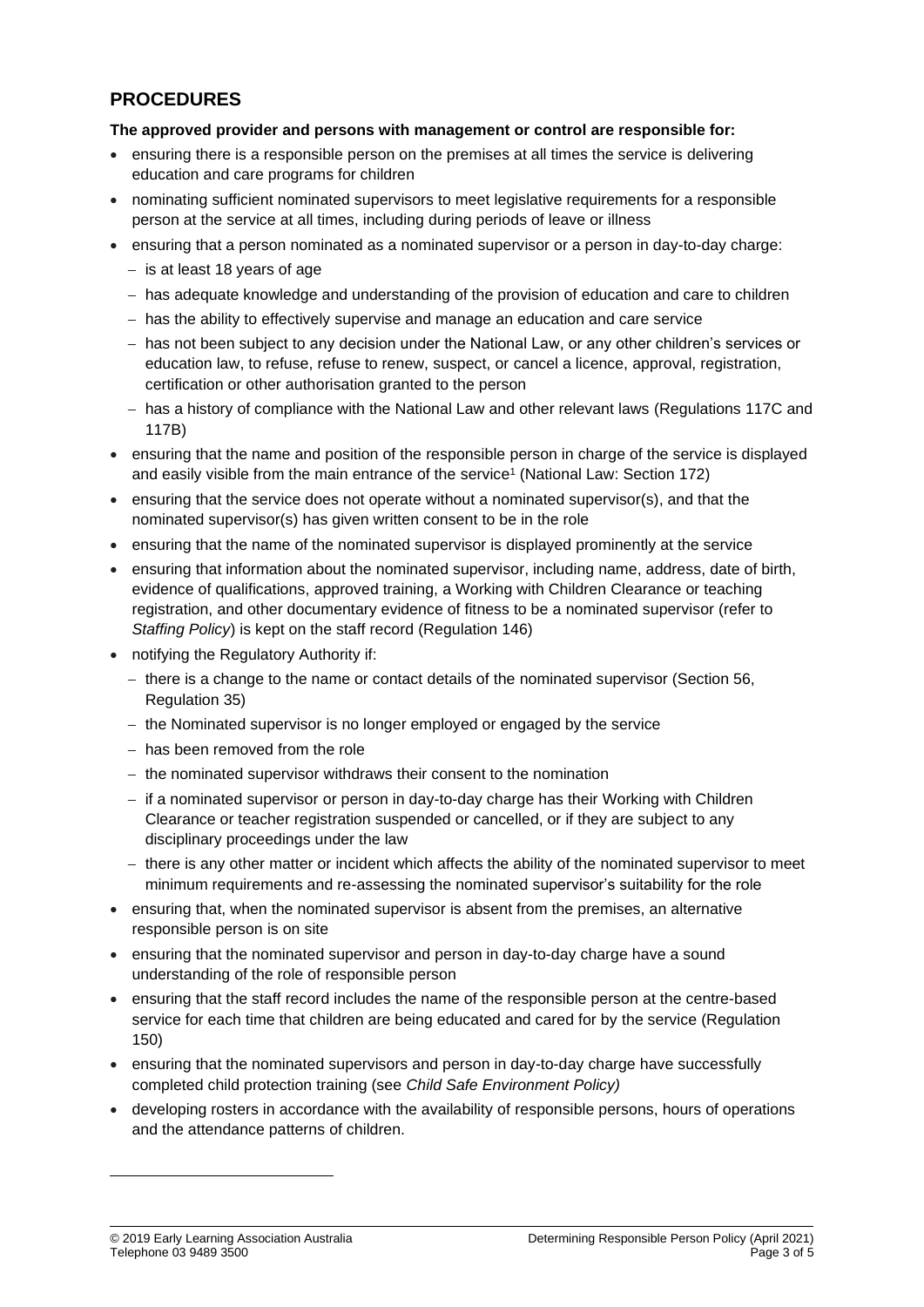#### **The nominated supervisor is responsible for:**

- providing written consent to accept the role of nominated supervisor
- ensuring they have a sound understanding of the role of responsible person (refer to *Definitions*)
- ensuring that, in their absence from the service premises, a responsible person is present
- ensuring that a person in day-to-day charge:
	- − is at least 18 years of age
	- − has adequate knowledge and understanding of the provision of education and care to children,
	- − has the ability to effectively supervise and manage an education and care service
	- − has not been subject to any decision under the National Law, or any other children's services or education law, to refuse, refuse to renew, suspect, or cancel a licence, approval, registration, certification or other authorisation granted to the person
	- − has a history of compliance with the National Law and other relevant laws (Regulation 117B)
- ensuring that an educator gives written consent to being a person in day-to-day charge
- ensuring that the name and position of the responsible person in charge of the service is displayed and easily visible from the main entrance of the service
- supporting the approved provider to develop rosters in accordance with the availability of responsible persons, hours of operations and the attendance patterns of children
- notifying the approved provider and the Regulatory Authority within 7 days of any changes to their personal situation, including a change in mailing address, circumstances that affect their status as fit and proper, such as the suspension or cancellation of a Working with Children Clearance or teacher registration, or if they are subject to disciplinary proceedings.

#### **Other staff are responsible for:**

- meeting the qualifications, experience and other requirements if they wish to be nominated as a person in day-to day charge
- providing written consent to be the person in day-to-day charge
- ensuring they have a sound understanding of the role of responsible person.

#### **Parents/guardians are responsible for:**

- reading and understanding this policy
- being aware of the responsible person at the service on a daily basis.

#### **Volunteers and students, while at the service, are responsible for following this policy and its procedures.**

# **EVALUATION**

In order to assess whether the values and purposes of the policy have been achieved, the approved provider will:

- regularly seek feedback from everyone affected by the policy regarding its effectiveness
- monitor the implementation, compliance, complaints and incidents in relation to this policy
- keep the policy up to date with current legislation, research, policy and best practice
- revise the policy and procedures as part of the service's policy review cycle, or as required
- notifying all stakeholders affected by this policy at least 14 days before making any significant changes to this policy or its procedures, unless a lesser period is necessary due to risk.

# **ATTACHMENTS**

Nil